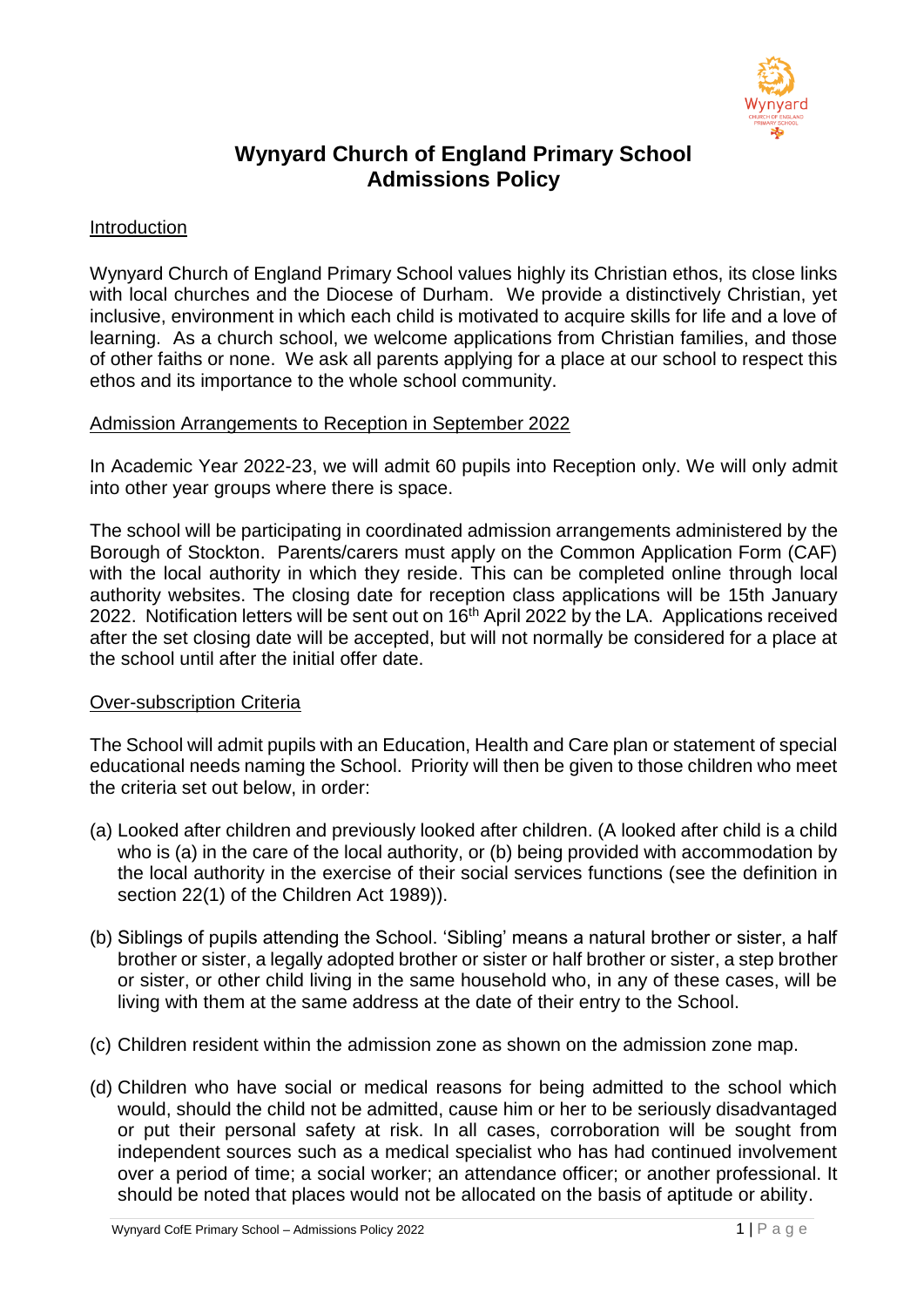

(e) Other children.

In the event that a tie-break is required in categories (b) to (e) above distance will be used. The School will use the LA's Geographic Information System, known as GIS, to identify and measure the distance from the home to the School. The distance is measured electronically from a point of the School (the same point for all applications) to a point of the home (including flats). The GIS undertakes all measures in exactly the same way for every applicant, to ensure consistency and fairness. If a further tie-break is required because two or more children are equidistant from the School, random allocation will be used to decide who has highest priority for admission. This process will be independently verified.

### Waiting Lists

The School will operate a waiting list in each year group. Where in any year the School receives more applications for places than there are places available, a waiting list will operate until the end of the school year. This will be maintained by the School and it will be open to any parent to ask for his or her child's name to be placed on the waiting list, following an unsuccessful application.

Children's position on the waiting list will be determined solely in accordance with the oversubscription criteria. Where places become vacant, they will be allocated to children on the waiting list in accordance with the oversubscription criteria.

Waiting lists will be re-ordered in accordance with the oversubscription criteria whenever a child joins or leaves the waiting list.

### All Other Admissions

Admission to the school during the school year depends on whether or not there are places available. Applications should be made via Stockton Borough Council using the link given above.

### Admission of children below compulsory school age and deferred entry to school

The School Admissions Code requires school admission authorities to provide for the admission of all children in the September following their fourth birthday. However, a child is not required to start school until they have reached compulsory school age following their fifth birthday. For summer born children (those born after 1 April) this can sometimes be almost a full school year after the point at which they could first be admitted.

Some parents may feel that their child is not ready to start school in the September following their fourth birthday. Parents are entitled to request in writing that:-

- their child attends part-time until they reach compulsory school age, or
- That the date their child is admitted to school is deferred until later in the same academic year or, until the term in which the child reaches compulsory school age. The school will hold any deferred place for the child, although, in the majority of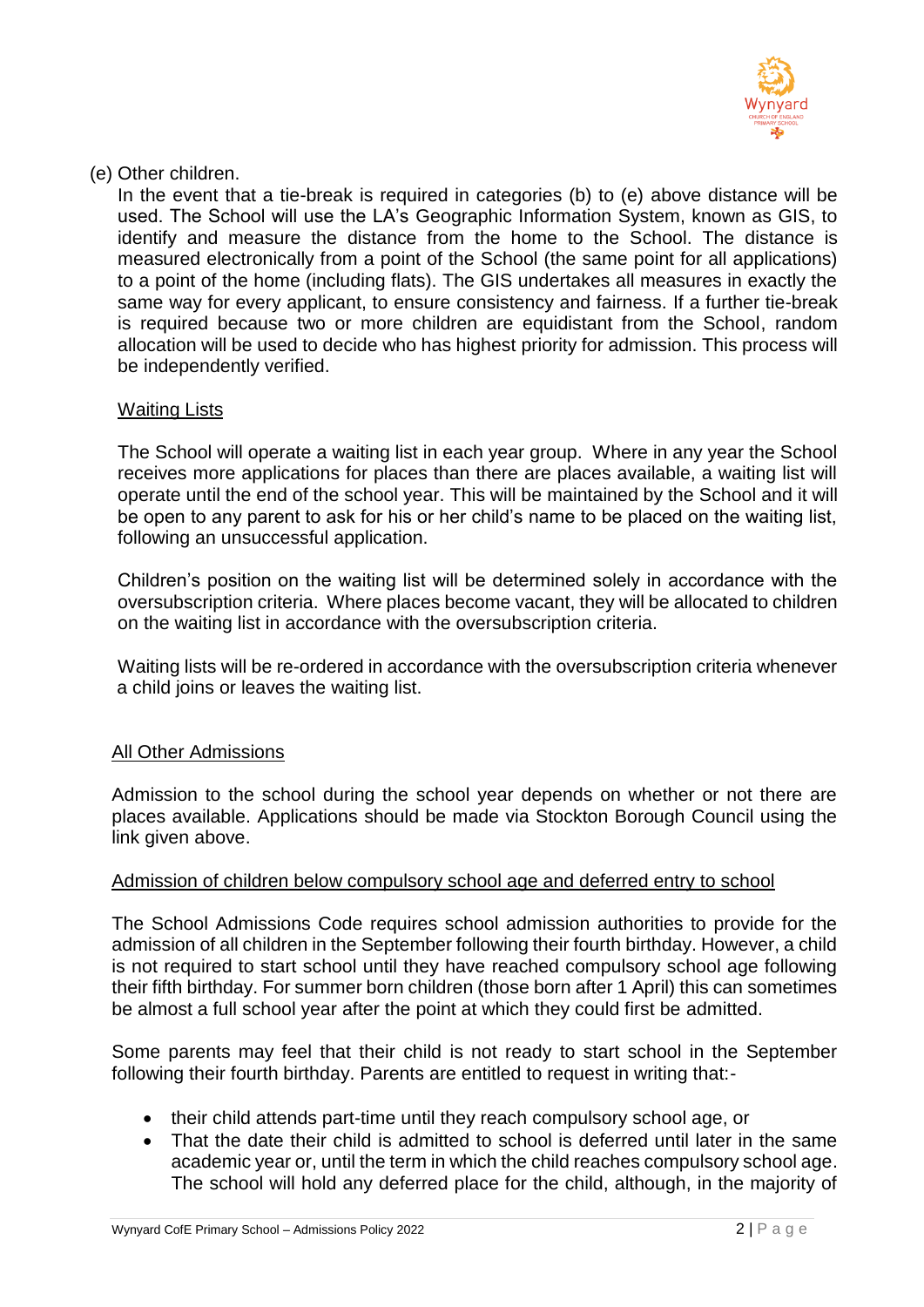

cases, we find that children benefit from starting at the beginning of the school year, rather than part way through it.

• Or, that the date their child is admitted to school is deferred until the term after the child reaches compulsory school age.

The child must however, start school full-time in the term after their fifth birthday.

If parents of summer born children wish to defer entry as outlined above, and wish them to be admitted to the Reception Year in the term following their fifth birthday, rather than year 1, then parents should apply at the usual time for a place in September of the current academic year. This should include a written request that the child is admitted outside of his or her normal age group to the Reception Year in September the following year, providing supporting reasons for seeking a place outside of the normal age group. This request should be discussed with the Head Teacher as soon as possible. If their request is agreed, and this should be clear before the national offer day, their application for the normal age group may be withdrawn before any place is offered and they should reapply in the normal way for a Reception place in the following year. If their request is refused, the parents must decide whether to wait for any offer of a place in the current academic year (NB it will still be subject to the over-subscription criteria in this policy) or to withdraw their application and apply for a year 1 place the following year. Parents should be aware that the Year 1 group may have no vacancies, as it could be full with children transferring from the previous Reception year.

### Admission outside normal age group

Requests from parents for places outside a normal age group will be considered carefully e.g. for those who have missed education due to ill health. Each case will be considered on its own merits and circumstances. However, such admissions will not normally be agreed without a consensus that to do so would be in the pupil's best interests. It is recommended that parents discuss their wishes with the head teacher in advance of applying for a place. Parents should apply in the normal way, together with a written request that the child is admitted outside of his or her normal age group to the requested year group in September the following year providing supporting reasons for seeking a place outside of the normal age group. The governors may ask relevant professionals for their opinion on the case. It should be noted, that if a place in the requested age group is refused, but one in the normal age group is offered, then there is no right of appeal.

### Appeals

All applicants refused a place have a right of appeal to an independent appeal panel constituted and operated in accordance with the School Admission Appeals Code.

People who wish to appeal against an admissions decision should request an appeal form from the School using the contact details on the School's website [www.wynyardprimary.org.uk](http://www.wynyardprimary.org.uk/) Information on the timetable for the appeals process is available by contacting the School.